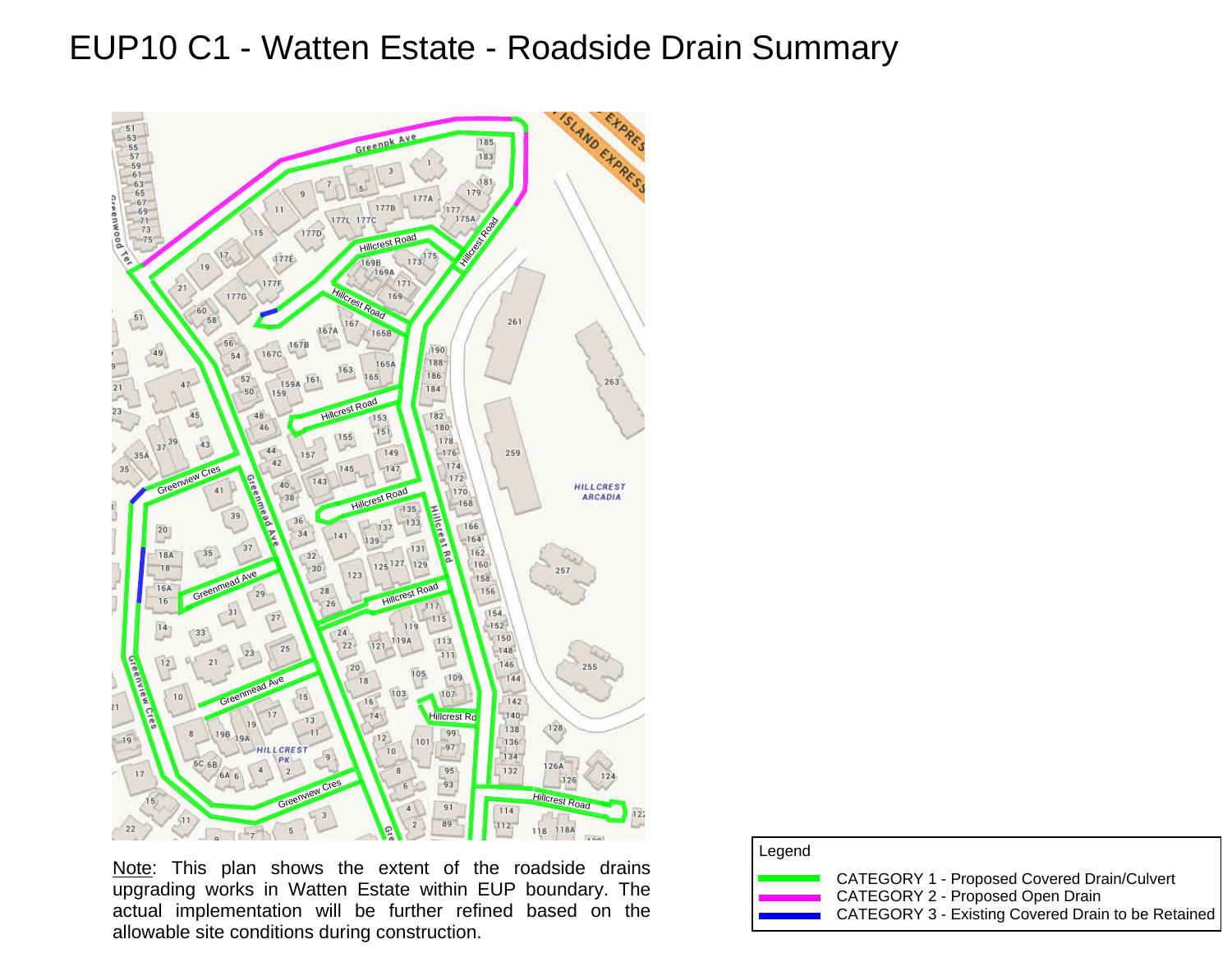

Note: This plan shows the extent of the roadside drains upgrading works in Watten Estate within EUP boundary. The actual implementation will be further refined based on the allowable site conditions during construction.